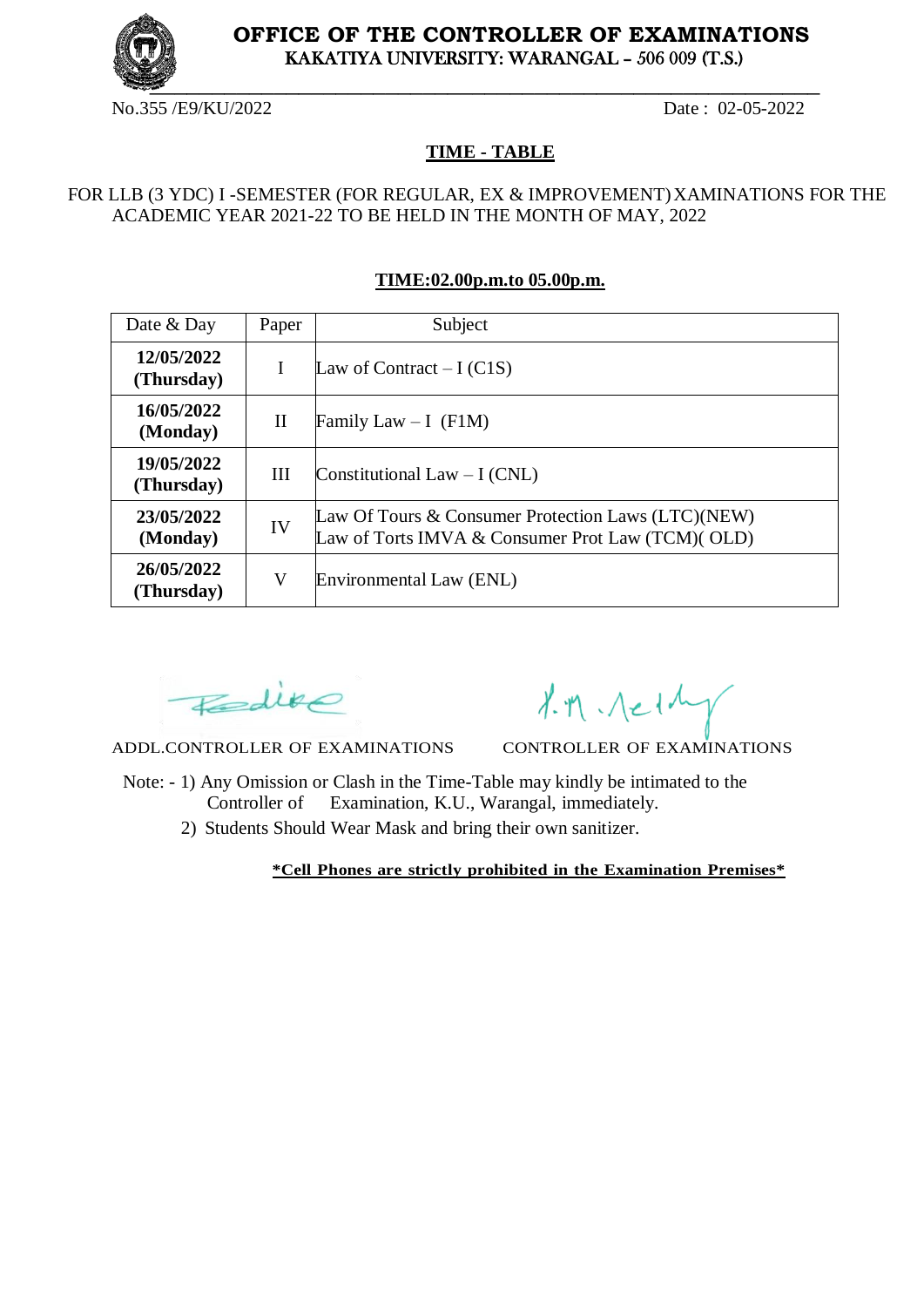

# **OFFICE OF THE CONTROLLER OF EXAMINATIONS** KAKATIYA UNIVERSITY: WARANGAL – 506 009 (T.S.)

# **No.355 /E9/KU/2022 Date : 02-05-2022**

#### **TIME - TABLE**

## FOR LLB (3 YDC) III -SEMESTER (FOR REGULAR, EX & IMPROVEMENT) EXAMINATIONS FOR THE ACADEMIC YEAR 2021-22 TO BE HELD IN THE MONTH OF MAY, 2022

| Date & Day                 | Paper        | <b>Subject</b>                     |
|----------------------------|--------------|------------------------------------|
| 11/05/2022<br>(Wednesday)  | T            | Jurisprudence (JRP)                |
| 14/05/2022<br>(S.Saturday) | $\mathbf H$  | Law of Property (LOP)              |
| 18/05/2022<br>(Wednesday)  | Ш            | Administrative Law (ANL)           |
| 21/05/2022<br>(Saturday)   | $\bf{IV}$    | Public International law (PIL)     |
| 25/05/2022<br>(Wednesday)  | $\mathbf{V}$ | Labour & Industrial Law $-I$ (LIL) |

## **TIME:02.00 p.m.to 05.00 p.m.**

Fedire

 $1.9.1e14$ 

#### **ADDL.CONTROLLER OF EXAMINATIONS CONTROLLER OF EXAMINATIONS**

- Note: 1) Any Omission or Clash in the Time-Table may kindly be intimated to the Controller of Examination, K.U., Warangal, immediately.
	- 2) Students Should Wear Mask and bring their own sanitizer.

**\*Cell Phones are strictly prohibited in the Examination Premises\***